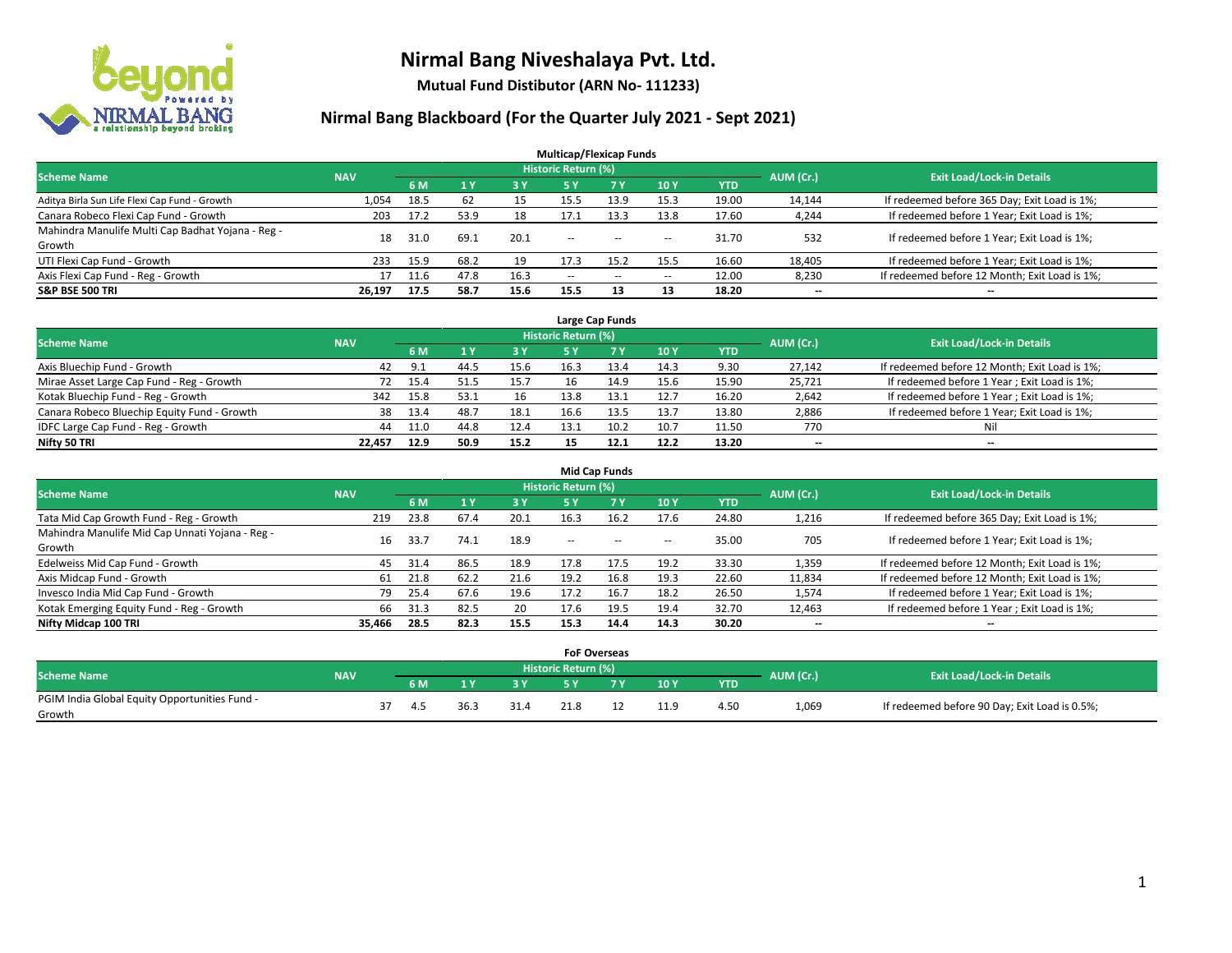

**Mutual Fund Distibutor (ARN No- 111233)**

### **Nirmal Bang Blackboard (For the Quarter July 2021 - Sept 2021)**

|                                                |            |                                  |      |            |            | Large & Midcap |      |            |        |                                              |
|------------------------------------------------|------------|----------------------------------|------|------------|------------|----------------|------|------------|--------|----------------------------------------------|
| <b>Scheme Name</b>                             | AUM (Cr.)  | <b>Exit Load/Lock-in Details</b> |      |            |            |                |      |            |        |                                              |
|                                                | <b>NAV</b> | 6 M                              |      | <b>3 Y</b> | <b>5 Y</b> | <b>7 Y</b>     | 10Y  | <b>YTD</b> |        |                                              |
| Mirae Asset Emerging Bluechip Fund - Growth    | 88         | 23.9                             | 67.8 | 22.9       |            |                | 22.5 | 24.90      | 17,892 | If redeemed before 1 Year; Exit Load is 1%;  |
| Canara Robeco Emerging Equities - Growth       | 146        | 20.1                             | 63.7 | 17.2       | 17.8       | 18.4           | 20.2 | 20.90      | 8,988  | If redeemed before 1 Year; Exit Load is 1%;  |
| HDFC Large and Mid Cap Fund - Growth           | 165        | 26.3                             | 67.4 | 15.6       | 13.4       | 10.4           | 10.4 | 27.40      | 2,364  | If redeemed before 1 Year; Exit Load is 1%;  |
| Kotak Equity Opportunities Fund - Reg - Growth | 179        | 19.4                             | 54.9 | 17.2       | 15.9       | 15.2           | 14.7 | 20.30      | 6,362  | If redeemed before 1 Year; Exit Load is 1%;  |
| Tata Large & Mid Cap Fund - Reg - Growth       | 302        | 18.9                             | 54.9 | 17.6       | 14.2       | 13.7           | 14.3 | 19.20      | 2,301  | If redeemed before 365 Day; Exit Load is 1%; |
| NIFTY Large Midcap 250 TRI                     | 10.946     | 21.1                             | 65.2 | 16.5       | 16.6       | 14.7           | 14.7 | 22.10      | $- -$  | $\overline{\phantom{a}}$                     |

| <b>Focused Funds</b>                                |            |      |      |      |                     |           |                          |       |                          |                                                 |  |  |  |
|-----------------------------------------------------|------------|------|------|------|---------------------|-----------|--------------------------|-------|--------------------------|-------------------------------------------------|--|--|--|
| <b>Scheme Name</b>                                  | <b>NAV</b> |      |      |      | Historic Return (%) |           |                          |       | AUM (Cr.)                | <b>Exit Load/Lock-in Details</b>                |  |  |  |
|                                                     |            | 6 M  |      | 3 Y  | 5 Y                 | <b>7Y</b> | 10Y                      | YTD   |                          |                                                 |  |  |  |
| Axis Focused 25 Fund - Growth                       | 42         | 11.1 | 51.7 | 14.9 | 17.6                | 15.7      | $\overline{\phantom{a}}$ | 11.60 | 16,540                   | If redeemed before 12 Month; Exit Load is 1%;   |  |  |  |
| Nippon India Focused Equity Fund - Reg - Growth     | 69         | 24.4 | 69.3 | 15.5 | 14.2                | 14.7      | 16.5                     | 25.40 | 5,239                    | If redeemed before 12 Months ; Exit Load is 1%; |  |  |  |
| ICICI Prudential Focused Equity Fund - Ret - Growth | 44         | 19.2 |      | 14.6 | 12.9                | 11.3      | 12.1                     | 20.30 | 1,523                    | If redeemed before 1 Year; Exit Load is 1%;     |  |  |  |
| SBI Focused Equity Fund - Growth                    | 212        | 20.0 | 53.1 | 17.6 | 16.7                | 16        | 17.2                     | 20.60 | 15,879                   | If redeemed before 1 Year; Exit Load is 1%;     |  |  |  |
| <b>S&amp;P BSE 500 TRI</b>                          | 26.197     | 17.5 | 58.7 | 15.6 | 15.5                |           | 13                       | 18.20 | $\overline{\phantom{a}}$ | --                                              |  |  |  |

| <b>Small Cap Funds</b>                     |            |           |                                  |      |      |           |            |            |        |                                               |  |  |  |
|--------------------------------------------|------------|-----------|----------------------------------|------|------|-----------|------------|------------|--------|-----------------------------------------------|--|--|--|
| <b>Scheme Name</b>                         | <b>NAV</b> | AUM (Cr.) | <b>Exit Load/Lock-in Details</b> |      |      |           |            |            |        |                                               |  |  |  |
|                                            |            | 6 M       |                                  | 3 Y  | 5 Y  | <b>7Y</b> | <b>10Y</b> | <b>YTD</b> |        |                                               |  |  |  |
| Axis Small Cap Fund - Reg - Growth         | 53         | 33.2      | 87.3                             | 26.1 | 20.1 | 19        | $\sim$     | 34.20      | 5,435  | If redeemed before 12 Month; Exit Load is 1%; |  |  |  |
| Kotak Small Cap Fund - Reg - Growth        | 142        | 43.5      | 119.4                            | 24.7 | 19.8 | 19.8      | 18.8       | 45.30      | 4,294  | If redeemed before 1 Year; Exit Load is 1%;   |  |  |  |
| Nippon India Small Cap Fund - Reg - Growth | 73         | 44.4      | 110.7                            | 21.4 | 21.6 | 20.7      | 22.3       | 46.10      | 14,318 | If redeemed before 1 Month; Exit Load is 1%;  |  |  |  |
| DSP Small Cap Fund - Reg - Growth          | 96         | 33.5      | 93                               | 19.2 | 14.9 | 19.2      | 20.1       | 34.50      | 7,251  | If redeemed before 12 Month; Exit Load is 1%; |  |  |  |
| SBI Small Cap Fund - Growth                | 93         | 28.1      | 88.4                             | 22.1 | 22.1 | 24.3      | 23.1       | 29.60      | 8,664  | If redeemed before 1 Year; Exit Load is 1%;   |  |  |  |
| Nifty Smallcap 100 TRI                     | 12.336     | 38.4      | 112.7                            | 12.8 | 12.2 | 9.9       | 11.7       | 40.20      | --     | $\overline{\phantom{a}}$                      |  |  |  |

#### **ELSS Schemes (Tax Saving u/s 80-C)**

| <b>Scheme Name</b>                           | <b>NAV</b> |      |      | Historic Return (%) |           |      |                          |            | AUM (Cr.) | <b>Exit Load/Lock-in Details</b> |
|----------------------------------------------|------------|------|------|---------------------|-----------|------|--------------------------|------------|-----------|----------------------------------|
|                                              |            | 6 M  |      | 73 Y.               | <b>5Y</b> | 7Y   | <b>10Y</b>               | <b>YTD</b> |           |                                  |
| Axis Long Term Equity Fund - Growth          | 67         | 12.4 | 52.9 | 16                  | 16.3      | 16.1 | 17.9                     | 13.00      | 29,575    | Nil                              |
| Canara Robeco Equity Tax Saver Fund - Growth | 105        | 19.4 | 64   | 20.6                | 17.8      | 14.7 | 14.8                     | 20.10      | 2,227     | Nil                              |
| Kotak Tax Saver Fund - Reg - Growth          | 65         | 20.6 | 56.9 | 17.5                | 15.6      | 15.1 | 13.5                     | 21.30      | 1,988     | Nil                              |
| Invesco India Tax Plan - Growth              | 75         | 17.6 |      | 15                  | 15.5      | 14.9 | 15.3                     | 17.90      | 1,669     | Nil                              |
| Mirae Asset Tax Saver Fund - Reg - Growth    | 28         | 21.2 | 65.3 | 20.9                | 21.1      | $-$  | $\overline{\phantom{a}}$ | 22.00      | 7,940     | Nil                              |
| <b>S&amp;P BSE 200 TRI</b>                   | 8,332      | 15.7 | 55.3 | 15.6                | 15.5      | 13   | 12.9                     | 16.30      | $- -$     | --                               |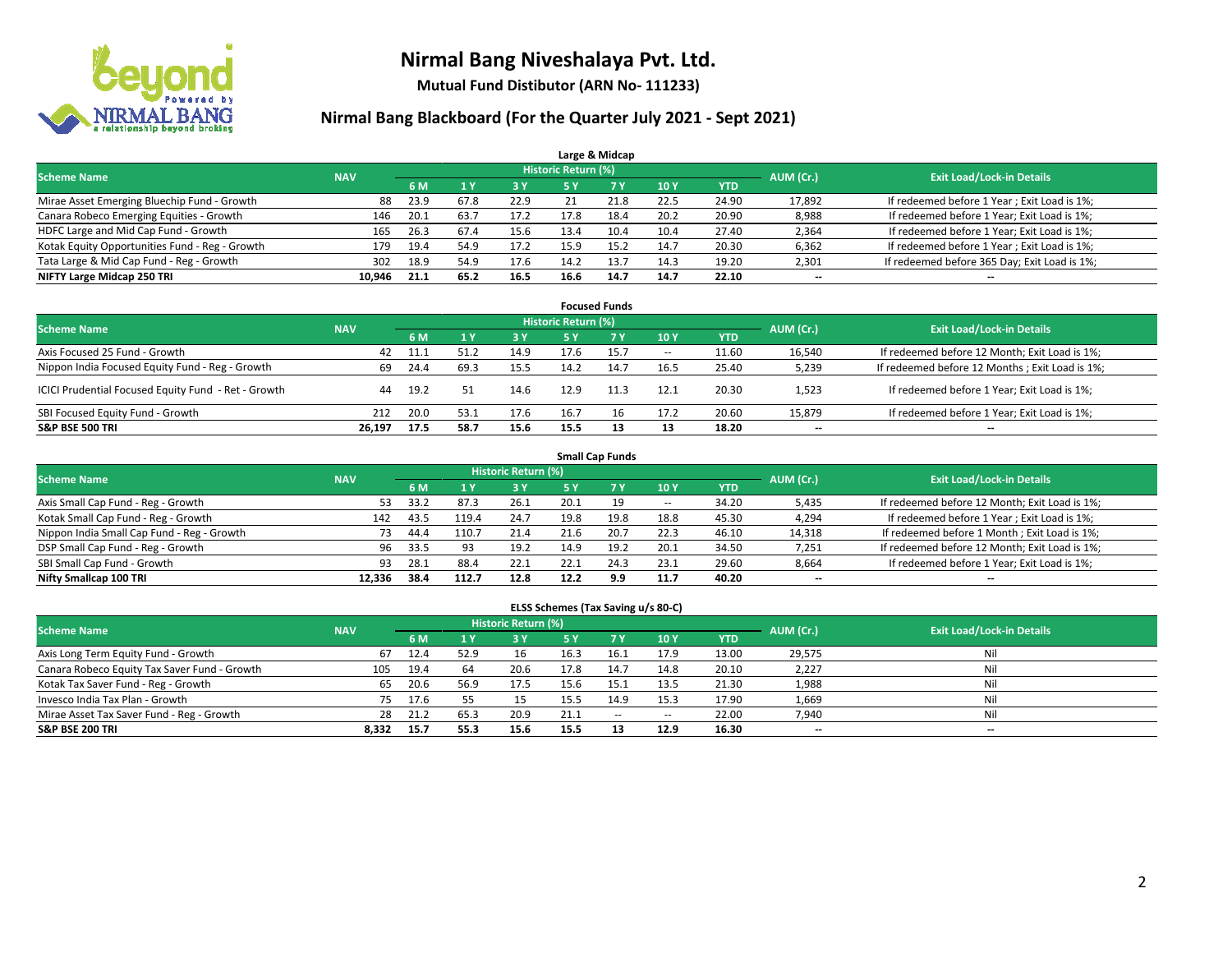

**Mutual Fund Distibutor (ARN No- 111233)**

#### **Nirmal Bang Blackboard (For the Quarter July 2021 - Sept 2021)**

**6 M 1 Y 3 Y 5 Y 7 Y 10 Y YTD** HDFC Childrens Gift Fund **172 17.1 48.2** 14.9 14.4 13.2 14.4 17.70 4,667 Nil Tata Retirement Savings Fund - Moderate Plan - Reg and August 200 40 9.8 35.8 11 13.2 14.2 - 10.30 1,429 If redeemed before 61 Month; Exit Load is 1%; Tata Retirement Savings Fund - Progressive Plan - Reg 40 11.5 41.5 11.8 14.8 14.4 -- 12.10 1,061 If redeemed before 61 Month; Exit Load is 1%; Tata Retirement Savings Fund - Reg - Conservative Plan 24 3.4 <sup>13</sup> 8.4 8.7 9.1 -- 3.60 170 If redeemed before 61 Month; Exit Load is 1%; **S&P BSE 200 TRI 8,332 15.7 55.3 15.6 15.5 13 12.9 16.30 -- -- Solution Oriented Scheme Name** NAV **Return (%) Historic Return (%) Historic Return (%) AUM (Cr.)** Exit Load/Lock-in Details

| <b>Index Fund</b>                                             |            |      |                |                            |            |            |                          |            |                          |                                               |  |  |  |  |
|---------------------------------------------------------------|------------|------|----------------|----------------------------|------------|------------|--------------------------|------------|--------------------------|-----------------------------------------------|--|--|--|--|
| <b>Scheme Name</b>                                            | <b>NAV</b> |      |                | <b>Historic Return (%)</b> |            |            |                          |            | AUM (Cr.)                | <b>Exit Load/Lock-in Details</b>              |  |  |  |  |
|                                                               |            | 6 M  | 1 <sup>1</sup> | 3V                         | <b>5 Y</b> | <b>7 Y</b> | 10Y                      | <b>YTD</b> |                          |                                               |  |  |  |  |
| HDFC Index Fund-NIFTY 50 Plan                                 | 145        | 12.6 | 50.2           | 14.5                       | 14.3       | 11.5       | 11.5                     | 13.00      | 3,210                    | If redeemed before 3 Day; Exit Load is 0.25%; |  |  |  |  |
| ICICI Prudential Nifty Next 50 Index Fund - Growth            | 34         | 17.1 | 47.6           | 11                         | 13.2       | 12.5       | 13                       | 18.10      | 1,230                    | Nil                                           |  |  |  |  |
| Motilal Oswal Nifty Midcap 150 Index Fund - Reg -<br>Growth   | 18         | 27.6 | 76.8           | $\sim$                     | $\sim$     | $\sim$     | $\overline{\phantom{a}}$ | 29.20      | 231                      | If redeemed before 15 Day; Exit Load is 1%;   |  |  |  |  |
| Motilal Oswal Nifty Smallcap 250 Index Fund - Reg -<br>Growth | 19         | 38.3 | 104.3          | $\sim$                     | $\sim$     | $\sim$     | $\overline{\phantom{a}}$ | 40.10      | 157                      | If redeemed before 15 Day; Exit Load is 1%;   |  |  |  |  |
| UTI Nifty Index Fund - Growth                                 | 104        | 12.7 | 50.5           | 14.8                       | 14.5       | 11.7       | 11.5                     | 13.10      | 4,022                    | Nil                                           |  |  |  |  |
| Nifty 50 TRI                                                  | 22,457     | 12.9 | 50.9           | 15.2                       | 15         | 12.1       | 12.2                     | 13.20      | $\overline{\phantom{a}}$ | $\overline{\phantom{a}}$                      |  |  |  |  |

| <b>Contra/Value Fund</b>                |            |      |      |                     |      |      |      |       |                          |                                              |  |  |  |
|-----------------------------------------|------------|------|------|---------------------|------|------|------|-------|--------------------------|----------------------------------------------|--|--|--|
| <b>Scheme Name</b>                      | <b>NAV</b> |      |      | Historic Return (%) |      |      |      |       | AUM (Cr.)                | <b>Exit Load/Lock-in Details</b>             |  |  |  |
|                                         |            | 6 M  |      | 3 Y                 |      |      | 10Y  | YTD   |                          |                                              |  |  |  |
| Invesco India Contra Fund - Growth      | 70         | 17.2 |      | 15.3                | 16.7 |      | 15.8 | 17.90 | 7,033                    | If redeemed before 1 Year; Exit Load is 1%;  |  |  |  |
| IDFC Sterling Value Fund - Reg - Growth |            | 38.0 | 99.  | 13.1                | 16.1 |      | 15.2 | 39.50 | 3,601                    | If redeemed before 365 Day; Exit Load is 1%; |  |  |  |
| SBI Contra Fund - Growth                | 175        | 28.2 | 87.5 | 17.6                | 14.2 | 13.1 | 12.2 | 28.90 | 2,248                    | If redeemed before 1 Year; Exit Load is 1%;  |  |  |  |
| UTI Value Opportunities Fund - Growth   | 92         | 18.6 | 59   | 15.7                | 14   |      | 12.8 | 19.20 | 5,917                    | If redeemed before 1 Year; Exit Load is 1%;  |  |  |  |
| <b>S&amp;P BSE 500 TRI</b>              | 26,197     | 17.5 | 58.7 | 15.6                | 15.5 | 13   | 13   | 18.20 | $\overline{\phantom{a}}$ | $-$                                          |  |  |  |

| Sector/Thematic                                                           |            |      |       |                            |      |      |      |            |           |                                               |  |  |  |
|---------------------------------------------------------------------------|------------|------|-------|----------------------------|------|------|------|------------|-----------|-----------------------------------------------|--|--|--|
| <b>Scheme Name</b>                                                        | <b>NAV</b> |      |       | <b>Historic Return (%)</b> |      |      |      |            | AUM (Cr.) | <b>Exit Load/Lock-in Details</b>              |  |  |  |
|                                                                           |            | 6 M  | 1 Y   | 3 Y                        | 5 Y  | 7Y   | 10Y  | <b>YTD</b> |           |                                               |  |  |  |
| Aditya Birla Sun Life PSU Equity Fund - Reg - Growth                      | 13         | 30.3 | 51.2  | $\sim$                     |      |      | --   | 31.90      | 701       | If redeemed before 30 Day; Exit Load is 1%;   |  |  |  |
| Canara Robeco Consumer Trends Fund - Reg -<br>Growth                      | 60         | 15.4 | 54.1  | 17.1                       | 17.4 | 16.6 | 15.7 | 16.40      | 596       | If redeemed before 1 Year; Exit Load is 1%;   |  |  |  |
| Edelweiss Recently Listed IPO Fund - Reg - Growth                         | 17         | 27.0 | 75.4  | 21.7                       | --   |      |      | 28.40      | 521       | If redeemed before 180 Day; Exit Load is 2%;  |  |  |  |
| Mirae Asset Great Consumer Fund - Growth                                  | 49         | 17.9 | 49.3  | 14.6                       | 17.1 | 15.5 | 16.6 | 19.10      | 1,271     | If redeemed before 1 Year; Exit Load is 1%;   |  |  |  |
| <b>ICICI Prudential Technology Fund - Growth</b>                          | 130        | 30.6 | 131.5 | 32.8                       | 25.7 | 21.5 | 21.5 | 31.90      | 2,792     | If redeemed before 15 Day; Exit Load is 1%;   |  |  |  |
| Nippon India Pharma Fund - Reg - Growth                                   | 310        | 21.5 | 63.8  | 29.4                       | 17.9 | 17.8 | 18.1 | 22.50      | 5,238     | If redeemed before 1 Month; Exit Load is 1%;  |  |  |  |
| BNP Paribas India Consumption Fund - Reg - Growth                         | 18         | 15.3 | 42.2  | $\sim$                     |      | --   | --   | 16.00      | 744       | If redeemed before 12 Month; Exit Load is 1%; |  |  |  |
| ICICI Prudential Banking and Financial Services Fund -<br>Retail - Growth | 80         | 21.1 | 65.6  | 11.9                       | 14.7 | 14.5 | 15.8 | 22.10      | 4,265     | If redeemed before 15 Day; Exit Load is 1%;   |  |  |  |
| <b>S&amp;P BSE 500 TRI</b>                                                | 26.197     | 17.5 | 58.7  | 15.6                       | 15.5 | 13   | 13   | 18.20      | --        | --                                            |  |  |  |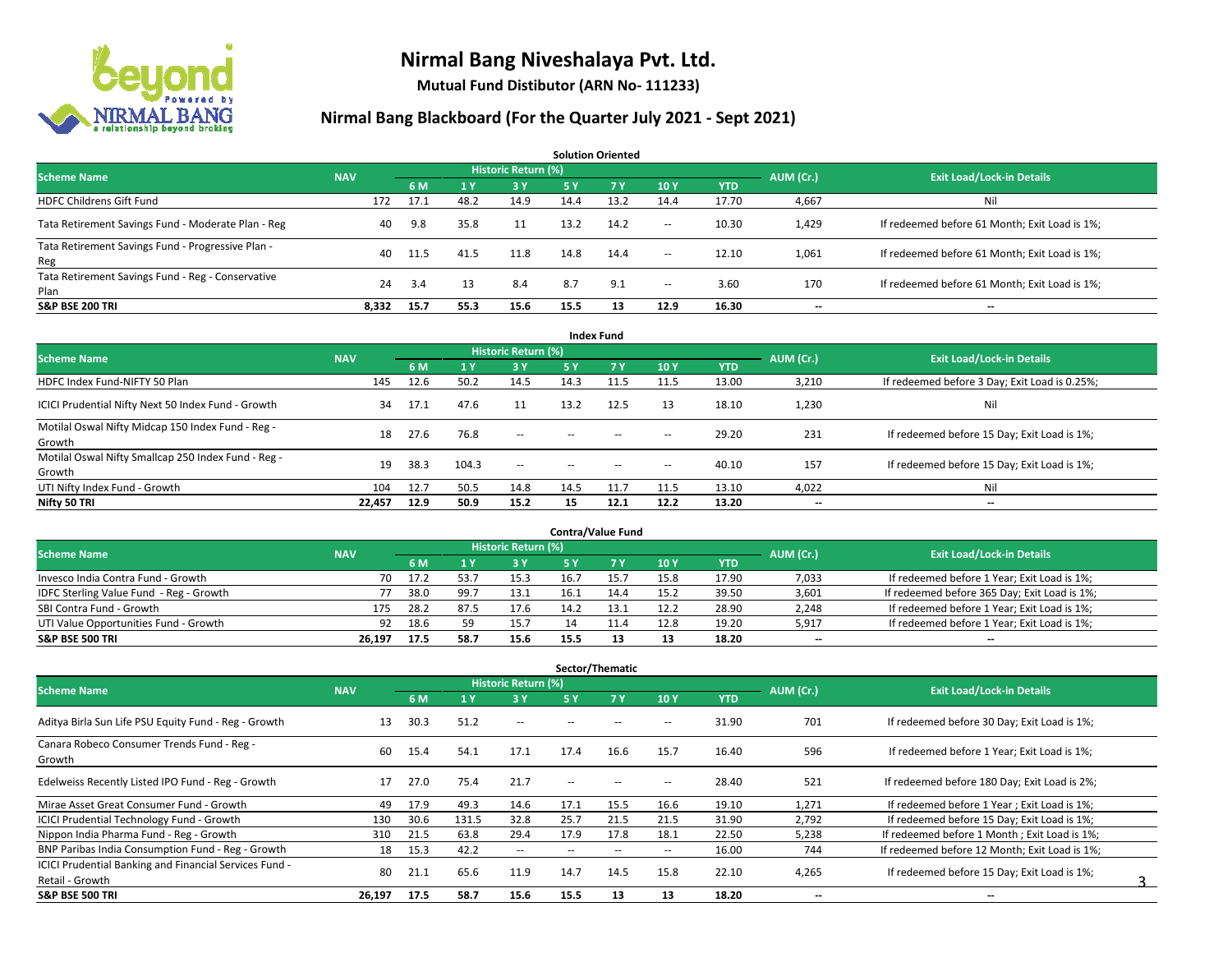

**Mutual Fund Distibutor (ARN No- 111233)**

#### **Nirmal Bang Blackboard (For the Quarter July 2021 - Sept 2021)**

**Dynamic Asset Allocation Funds**

| <b>Scheme Name</b>                                         | <b>NAV</b> |      |      | Historic Return (%) |      |                          |       |       | AUM (Cr.)                | <b>Exit Load/Lock-in Details</b>              |
|------------------------------------------------------------|------------|------|------|---------------------|------|--------------------------|-------|-------|--------------------------|-----------------------------------------------|
|                                                            |            | 6 M  |      | <b>3Y</b>           | 5 Y  | <b>7Y</b>                | 10Y   | YTD   |                          |                                               |
| ICICI Prudential Balanced Advantage Fund - Reg -<br>Growth | 46         | 8.7  | 29.3 | 11.6                | 10.9 | 10.9                     | 12.5  | 8.80  | 32,188                   | If redeemed before 1 Year; Exit Load is 1%;   |
| Nippon India Balanced Advantage Fund - Reg -<br>Growth     | 116        | 10.1 | 31.1 | 10.9                | 11.6 | 10.2                     | 11.4  | 10.40 | 3,515                    | If redeemed before 12 Month; Exit Load is 1%; |
| Tata Balanced Advantage Fund - Reg - Growth                | 14         | 9.5  | 27.3 | $\sim$              | $-$  | $\overline{\phantom{a}}$ | $\!-$ | 9.80  | 2,651                    | If redeemed before 365 Day; Exit Load is 1%;  |
| Edelweiss Balanced Advantage Fund - Growth                 | 33         | 10.3 | 34   | 13.9                | 12.5 | 11.2                     | 11.3  | 10.60 | 3,881                    | If redeemed before 365 Day; Exit Load is 1%;  |
| Kotak Balanced Advantage Fund - Reg - Growth               | 14         | 7.5  | 25.5 | $\sim$              | $-$  | $\overline{\phantom{a}}$ | $\!-$ | 7.60  | 8,754                    | If redeemed before 1 Year; Exit Load is 1%;   |
| NIFTY 50 Hybrid Composite Debt 65:35 Index                 | 13,473     | 8.9  | 33.6 | 14.2                | 13.2 | 11.4                     | 11.4  | 9.00  | $\overline{\phantom{a}}$ | --                                            |

| <b>Hybrid Aggressive</b>                        |            |            |      |                            |      |        |        |            |           |                                               |  |  |  |
|-------------------------------------------------|------------|------------|------|----------------------------|------|--------|--------|------------|-----------|-----------------------------------------------|--|--|--|
| <b>Scheme Name</b>                              | <b>NAV</b> |            |      | <b>Historic Return (%)</b> |      |        |        |            | AUM (Cr.) | <b>Exit Load/Lock-in Details</b>              |  |  |  |
|                                                 |            | 6 M        |      | 3 Y                        |      |        | 10Y    | <b>YTD</b> |           |                                               |  |  |  |
| Canara Robeco Equity Hybrid Fund - Growth       | 227        | 12.7       | 39.2 | 15.6                       | 14.3 | 13.4   | 13.9   | 13.00      | 5,327     | If redeemed before 1 Year; Exit Load is 1%;   |  |  |  |
| DSP Equity & Bond Fund - Growth                 | 220        | 14.5       | 42.8 | 15.5                       | 13.8 | 13.8   | 12.7   | 14.80      | 6,769     | If redeemed before 12 Month; Exit Load is 1%; |  |  |  |
| SBI Equity Hybrid Fund - Growth                 | 186        | 12.4       | 38.4 | 14.2                       |      |        | 14     | 12.80      | 39,977    | If redeemed before 12 Month; Exit Load is 1%; |  |  |  |
| Mirae Asset Hybrid - Equity Fund - Reg - Growth |            | 20<br>14.0 | 40.8 | 14.9                       | 14.2 | $\sim$ | $\sim$ | 14.40      | 5,150     | If redeemed before 1 Year; Exit Load is 1%;   |  |  |  |
| NIFTY 50 Hybrid Composite Debt 65:35 Index      | 13.473     | 8.9        | 33.6 | 14.2                       | 13.2 | 11.4   | 11.4   | 9.00       | $- -$     | $- -$                                         |  |  |  |

|                                                    |            |      |              |                            | <b>Multi-Asset Allocation Funds</b> |            |       |            |                          |                                               |
|----------------------------------------------------|------------|------|--------------|----------------------------|-------------------------------------|------------|-------|------------|--------------------------|-----------------------------------------------|
| <b>Scheme Name</b>                                 | <b>NAV</b> |      |              | <b>Historic Return (%)</b> |                                     |            |       |            | AUM (Cr.)                | <b>Exit Load/Lock-in Details</b>              |
|                                                    |            | 6 M  |              | 3V                         | 5 Y                                 | <b>7 V</b> | 10Y   | <b>YTD</b> |                          |                                               |
| HDFC Multi - Asset Fund - Growth                   | 44         | 9.1  | 35.6         | 13.1                       | 10.6                                |            | 10.2  | 9.20       | 832                      | If redeemed before 12 Month; Exit Load is 1%; |
| Nippon India Multi Asset Fund - Reg - Growth       | 12         | 9.9  | <b>COLUM</b> | $\sim$                     | $-$                                 | $\sim$     | $\!-$ | 10.40      | 1,049                    | If redeemed before 1 Year; Exit Load is 1%;   |
| Tata Multi Asset Opportunities Fund - Reg - Growth | 14         | 13.5 | 38.2         | $\sim$                     | $-$                                 | $\sim$     | --    | 13.70      | 719                      | If redeemed before 365 Day; Exit Load is 1%;  |
| NIFTY 50 Hybrid Composite Debt 65:35 Index         | 13.473     | 8.9  | 33.6         | 14.2                       | 13.2                                |            | 11.4  | 9.00       | $\overline{\phantom{a}}$ | --                                            |

|                                               |            |        |        |                            |     | Gold |        |            |           |                                                                  |
|-----------------------------------------------|------------|--------|--------|----------------------------|-----|------|--------|------------|-----------|------------------------------------------------------------------|
| <b>Scheme Name</b>                            | <b>NAV</b> |        |        | <b>Historic Return (%)</b> |     |      |        |            | AUM (Cr.) | <b>Exit Load/Lock-in Details</b>                                 |
|                                               |            | 6 M    |        | <b>3 Y</b>                 | 5 Y |      | 10Y    | <b>YTD</b> |           |                                                                  |
| HDFC Gold Fund - Growth                       |            | $-6.1$ | $-2.8$ | 14.6                       |     | 6.3  |        | $-6.10$    |           | If redeemed before 6 Months; Exit Load is 2%; If redeemed bet. 6 |
|                                               | 15         |        |        |                            |     |      | $\sim$ |            | 1,229     | Months to 12 Months; Exit Load is 1%;                            |
| Kotak Gold Fund - Reg - Growth                | 20         | -5.9   | $-2.3$ | 15.4                       |     |      | 6.4    | $-5.60$    | 968       | If redeemed before 1 Year; Exit Load is 1%;                      |
| Nippon India Gold Savings Fund - Reg - Growth | 19         | $-6.2$ | $-2.9$ | 14.4                       |     | -6.2 | 6.3    | $-6.10$    | 1,429     | If redeemed before 15 Day; Exit Load is 1%;                      |
| <b>Prices of Gold</b>                         | 47.434     | $-5.2$ | -1.5   | 16                         | 8.9 | 7.8  | 8.2    | $-5.10$    | $- -$     | $\overline{\phantom{a}}$                                         |

| <b>Arbitrage Fund</b>                      |            |           |                                  |       |     |  |              |        |            |        |                                                 |  |  |
|--------------------------------------------|------------|-----------|----------------------------------|-------|-----|--|--------------|--------|------------|--------|-------------------------------------------------|--|--|
| <b>Scheme Name</b>                         | <b>NAV</b> | AUM (Cr.) | <b>Exit Load/Lock-in Details</b> |       |     |  |              |        |            |        |                                                 |  |  |
|                                            |            |           | 1 M                              | $-3M$ | 6 M |  |              | 3 Y    | <b>YTD</b> |        |                                                 |  |  |
| IDFC Arbitrage Fund - Reg - Growth         |            | 26        | 5.9                              | 4.8   | 4.1 |  | $\mathbf{4}$ |        | 3.90       | 7,126  | If redeemed before 1 Month; Exit Load is 0.25%; |  |  |
| Kotak Equity Arbitrage Fund - Reg - Growth |            | 29        | . ნ. 5                           |       | 4.6 |  | 4.1          |        | 4.40       | 20,291 | If redeemed before 30 Day; Exit Load is 0.25%;  |  |  |
| Tata Arbitrage Fund - Reg - Growth         |            | 11        | 6.1                              | 54    | 4.4 |  |              | $\sim$ | 4.30       | 6,302  | If redeemed before 30 Day; Exit Load is 0.25%;  |  |  |
| Nippon India Arbitrage Fund - Reg - Growth |            | 21        | b.5                              |       | 4.3 |  |              |        | 4.20       | 11,792 | If redeemed before 1 Month; Exit Load is 0.25%; |  |  |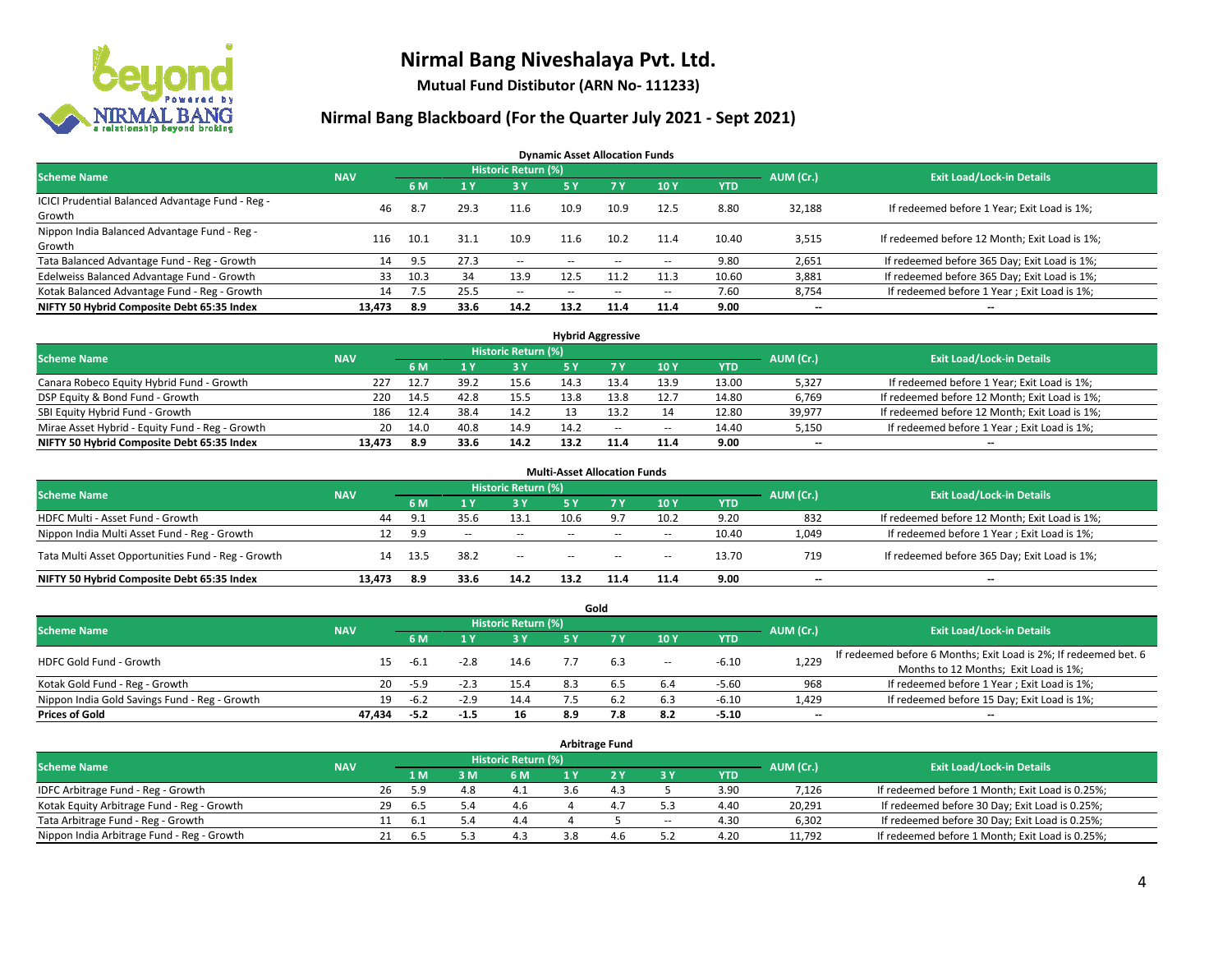

**Mutual Fund Distibutor (ARN No- 111233)**

### **Nirmal Bang Blackboard (For the Quarter July 2021 - Sept 2021)**

| <b>Overnight Fund</b>                               |                          |     |     |                            |     |     |            |                 |           |                                  |  |  |  |
|-----------------------------------------------------|--------------------------|-----|-----|----------------------------|-----|-----|------------|-----------------|-----------|----------------------------------|--|--|--|
| <b>Scheme Name</b>                                  | <b>NAV</b>               |     |     | <b>Historic Return (%)</b> |     |     | <b>YTM</b> | Avg             | AUM (Cr.) | <b>Exit Load/Lock-in Details</b> |  |  |  |
|                                                     |                          | 1W  | 2 W | 1 <sub>M</sub>             | 3M  | 1Y  |            | <b>Maturity</b> |           |                                  |  |  |  |
| Aditya Birla Sun Life Overnight Fund - Reg - Growth | 1.118                    | 3.1 |     | 3.1                        | 3.1 |     | 3.3        | 0.00            | 10,120    | Nil                              |  |  |  |
| IDFC Overnight Fund - Reg - Growth                  | 1,103                    | 3.0 |     |                            |     |     | 3.22       | 0.00            | 1,112     | Nil                              |  |  |  |
| Tata Overnight Fund - Reg - Growth                  | 1,092                    | 3.0 |     |                            |     |     | 3.28       | 0.00            | 1,819     | Nil                              |  |  |  |
| Nippon India Overnight Fund - Reg - Growth          | 111                      | 3.1 |     |                            |     |     | 3.22       | 0.00            | 5,552     | Nil                              |  |  |  |
| <b>CRISIL Liquid Fund Index</b>                     | $\overline{\phantom{a}}$ | 3.7 | 3.8 | 3.6                        | 3.6 | 3.7 | $- -$      | $- -$           | $- -$     | $\overline{\phantom{a}}$         |  |  |  |

| <b>Liquid Funds</b>                              |            |     |     |                     |     |     |                          |                          |           |                                  |  |  |  |
|--------------------------------------------------|------------|-----|-----|---------------------|-----|-----|--------------------------|--------------------------|-----------|----------------------------------|--|--|--|
| <b>Scheme Name</b>                               | <b>NAV</b> |     |     | Historic Return (%) |     |     | <b>YTM</b>               | Avg                      | AUM (Cr.) | <b>Exit Load/Lock-in Details</b> |  |  |  |
|                                                  |            | 1W  | 2 W | 1 M                 | 3 M |     |                          | <b>Maturity</b>          |           |                                  |  |  |  |
| Aditya Birla Sun Life Liquid Fund - Reg - Growth | 332        | 3.4 |     | 3.3                 |     |     | 3.52                     | 0.12                     | 30,047    | *Ref Footnote                    |  |  |  |
| ICICI Prudential Liquid Fund - Reg - Growth      | 306        | 3.3 |     | 3.2                 |     |     | 3.48                     | 0.13                     | 36,601    | *Ref Footnote                    |  |  |  |
| Kotak Liquid Fund - Reg - Growth                 | 4,174      | 3.3 |     | 3.2                 |     |     | 3.46                     | 0.09                     | 30,283    | *Ref Footnote                    |  |  |  |
| Nippon India Liquid Fund - Reg - Growth          | 5,037      | 3.4 |     | 3.3                 |     |     | 3.48                     | 0.13                     | 20,049    | *Ref Footnote                    |  |  |  |
| Mahindra Manulife Liquid Fund - Reg - Growth     | l.340      | 3.5 |     | 3.4                 |     |     | 3.54                     | 0.09                     | 1,617     | *Ref Footnote                    |  |  |  |
| <b>CRISIL Liquid Fund Index</b>                  | $- -$      | 3.7 | 3.8 | 3.6                 | 3.6 | 3.7 | $\overline{\phantom{a}}$ | $\overline{\phantom{a}}$ | $- -$     | $\overline{\phantom{a}}$         |  |  |  |

|                                                   |            |     |     |                            |                | <b>Ultra Short Fund</b> |                          |                          |                          |                                  |
|---------------------------------------------------|------------|-----|-----|----------------------------|----------------|-------------------------|--------------------------|--------------------------|--------------------------|----------------------------------|
| <b>Scheme Name</b>                                | <b>NAV</b> |     |     | <b>Historic Return (%)</b> |                |                         | <b>YTM</b>               | Avg                      | AUM (Cr.)                | <b>Exit Load/Lock-in Details</b> |
|                                                   |            | 1 M | ١M  | 6 M                        | 4 <sup>Y</sup> | $\overline{3}$ Y        |                          | <b>Maturity</b>          |                          |                                  |
| HDFC Ultra Short Term Fund - Reg - Growth         |            | 3.5 |     | 3.6                        | 4.2            | $- -$                   | 3.99                     | 0.51                     | 16,736                   | Nil                              |
| ICICI Prudential Ultra Short Term Fund - Growth   | 22         | 3.9 | 4.2 | 4.1                        | 4.9            |                         | 4.71                     | 0.45                     | 9,949                    | Nil                              |
| UTI Ultra Short Term Fund - Growth                | 3.286      | 3.2 |     | 3.3                        | 3.9            | 4.6                     | 3.94                     | 0.43                     | 2,278                    | Nil                              |
| Aditya Birla Sun Life Savings Fund - Reg - Growth | 427        | 3.8 | 4.2 | 3.8                        | 4.8            |                         | 4.28                     | 0.55                     | 18,100                   | Nil                              |
| <b>NIFTY Ultra Short Duration Debt Index</b>      | 4.303      | 4.0 | 4.1 | 3.9                        | 4.1            | 6.5                     | $\overline{\phantom{a}}$ | $\overline{\phantom{a}}$ | $\overline{\phantom{a}}$ | $-$                              |

| <b>Money Market Fund</b>                         |            |     |     |                     |     |                 |            |                          |                          |                                               |  |  |  |  |
|--------------------------------------------------|------------|-----|-----|---------------------|-----|-----------------|------------|--------------------------|--------------------------|-----------------------------------------------|--|--|--|--|
| <b>Scheme Name</b>                               | <b>NAV</b> |     |     | Historic Return (%) |     |                 | <b>YTM</b> | Avg                      | AUM (Cr.)                | <b>Exit Load/Lock-in Details</b>              |  |  |  |  |
|                                                  |            | 7 M | 3 M | 6 M                 | 1 Y | $\overline{3V}$ |            | <b>Maturity</b>          |                          |                                               |  |  |  |  |
| Aditya Birla Sun Life Money Manager Fund - Reg - | 288        | 3.8 | 3.9 | 3.9                 | 4.3 | 6.9             | 3.95       | 0.43                     | 14,089                   | Nil                                           |  |  |  |  |
| Growth                                           |            |     |     |                     |     |                 |            |                          |                          |                                               |  |  |  |  |
| SBI Savings Fund - Growth                        | 33         | 3.2 | 3.3 | 3.4                 | 3.7 | 6.3             | 3.8        | 0.41                     | 25,994                   | If redeemed before 3 Days; Exit Load is 0.1%; |  |  |  |  |
| HDFC Money Market Fund - Growth                  | 4,462      | 3.7 | 3.9 | 3.8                 | 4.1 | 6.8             | 3.9        | 0.45                     | 15,383                   | Nil                                           |  |  |  |  |
| Nippon India Money Market Fund - Reg - Growth    | 3,227      | 3.9 |     | 3.8                 | 4.1 | 6.7             | 3.72       | 0.34                     | 9,596                    | Nil                                           |  |  |  |  |
| Tata Money Market Fund - Reg - Growth            | 3.677      | 3.7 |     |                     | 4.3 | 4.2             | 3.94       | 0.50                     | 3,722                    | Nil                                           |  |  |  |  |
| <b>CRISIL Liquid Fund Index</b>                  | $- -$      | 3.6 | 3.6 | 3.6                 | 3.7 | -5.7            | --         | $\overline{\phantom{a}}$ | $\overline{\phantom{a}}$ | $-$                                           |  |  |  |  |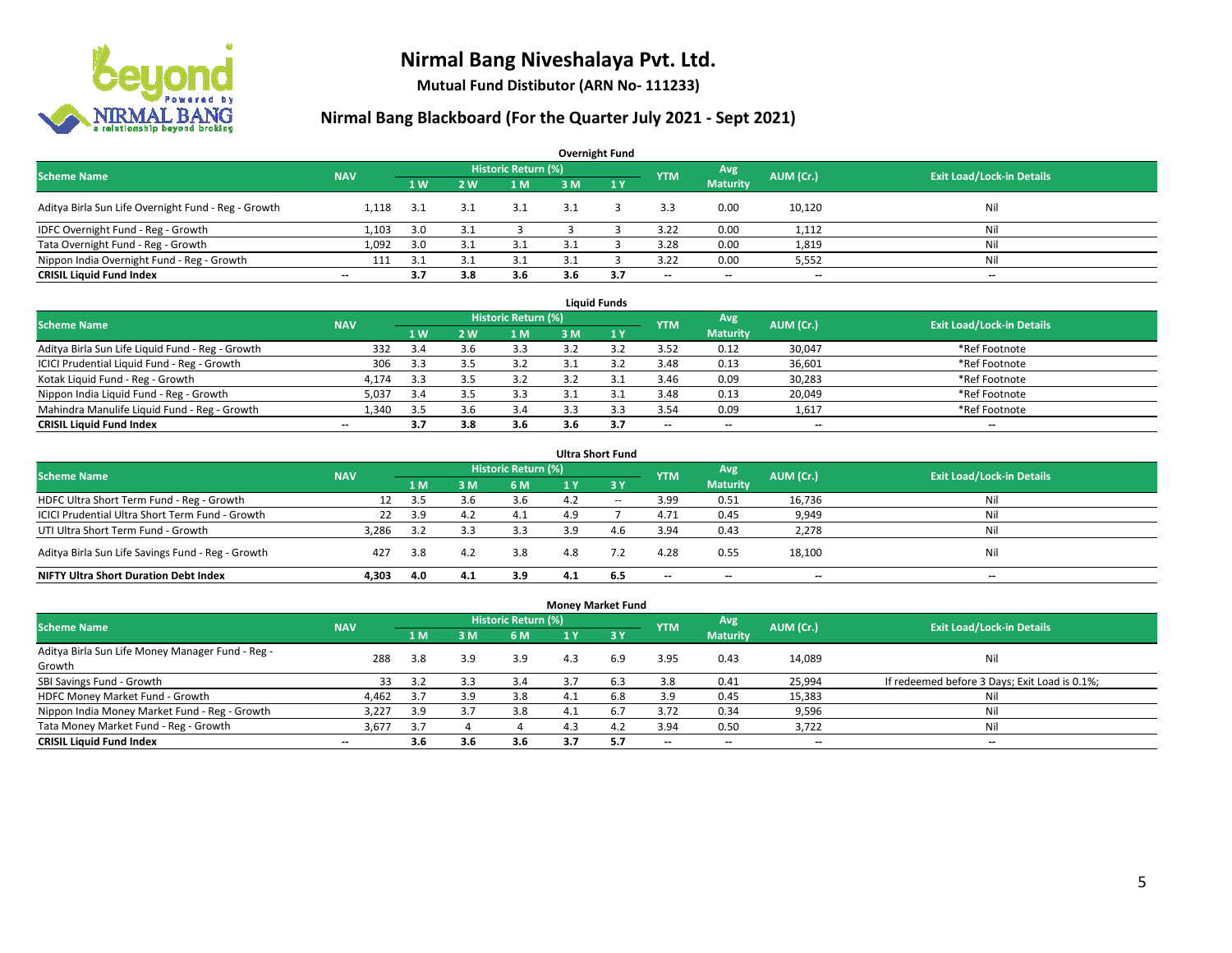

**Mutual Fund Distibutor (ARN No- 111233)**

### **Nirmal Bang Blackboard (For the Quarter July 2021 - Sept 2021)**

| <b>Short Term Fund</b>                           |            |    |     |    |                            |  |     |            |                 |           |                                  |  |  |  |
|--------------------------------------------------|------------|----|-----|----|----------------------------|--|-----|------------|-----------------|-----------|----------------------------------|--|--|--|
| <b>Scheme Name</b>                               | <b>NAV</b> |    |     |    | <b>Historic Return (%)</b> |  |     | <b>YTM</b> | Avg \           | AUM (Cr.) | <b>Exit Load/Lock-in Details</b> |  |  |  |
|                                                  |            |    | 1 M | ΒM | 6 M                        |  |     |            | <b>Maturity</b> |           |                                  |  |  |  |
| HDFC Short Term Debt Fund - Growth               |            | 25 |     | 50 |                            |  | 8.8 | 5.25       | 3.15            | 18,117    | Nil                              |  |  |  |
| Nippon India Short Term Fund - Reg - Growth      |            | 41 | 1.8 |    |                            |  |     | 5.21       | 2.42            | 9.012     | Nil                              |  |  |  |
| <b>ICICI Prudential Short Term Fund - Growth</b> |            | 47 |     |    | 3.4                        |  | 8.6 | 5.70       | 4.32            | 20,015    | Nil                              |  |  |  |

| <b>Low Duration Fund</b>                          |            |     |     |                            |     |      |            |                 |           |                                  |  |  |  |
|---------------------------------------------------|------------|-----|-----|----------------------------|-----|------|------------|-----------------|-----------|----------------------------------|--|--|--|
| <b>Scheme Name</b>                                | <b>NAV</b> |     |     | <b>Historic Return (%)</b> |     |      | <b>YTM</b> | Avg             | AUM (Cr.) | <b>Exit Load/Lock-in Details</b> |  |  |  |
|                                                   |            | 1 M | 3 M | 6 M                        |     | -3 Y |            | <b>Maturity</b> |           |                                  |  |  |  |
| HDFC Low Duration Fund - Growth                   | 46         | 4.3 | 4.8 | 3.5                        | 5.6 |      | 4.54       | 2.29            | 24,543    | Nil                              |  |  |  |
| ICICI Prudential Savings Fund - Reg - Growth      | 422        | 5.5 |     | 3.5                        | 5.6 |      | 4.75       | 3.69            | 30,234    | Nil                              |  |  |  |
| Nippon India Low Duration Fund - Reg - Growth     | 2,959      | 3.3 | 4.7 | 4.2                        | 5.2 | 6.8  | 4.79       | 1.01            | 9,137     | Nil                              |  |  |  |
| Mirae Asset Savings Fund - Regular Savings Plan - |            |     |     | 2.9                        |     | 5.8  |            |                 |           | Nil                              |  |  |  |
| Growth                                            | 1.798      | 2.3 |     |                            | 4.5 |      | 3.93       | 0.70            | 1,090     |                                  |  |  |  |
| Kotak Low Duration Fund - Std - Growth            | 2,657      | 2.6 | 4.3 | 3.2                        | 47  |      | 4.61       | 1.61            | 12,765    | Nil                              |  |  |  |

| <b>Banking &amp; PSU Bond Funds</b>                 |            |  |        |     |                     |  |       |            |                 |           |                                  |  |  |  |
|-----------------------------------------------------|------------|--|--------|-----|---------------------|--|-------|------------|-----------------|-----------|----------------------------------|--|--|--|
| <b>Scheme Name</b>                                  | <b>NAV</b> |  |        |     | Historic Return (%) |  |       | <b>YTM</b> | Avg             | AUM (Cr.) | <b>Exit Load/Lock-in Details</b> |  |  |  |
|                                                     |            |  | 4 M.   | ያ M | 6 M                 |  |       |            | <b>Maturity</b> |           |                                  |  |  |  |
| HDFC Banking and PSU Debt Fund - Reg - Growth       |            |  | 1.9    | 59  | 2.9                 |  | 8.9   | 5.62       | 4.17            | 9,582     | Nil                              |  |  |  |
| Tata Banking & PSU Debt Fund - Reg - Growth         |            |  | $-0.6$ | 5.8 | 1.8                 |  | $- -$ | 4.72       | 2.45            | 476       | Nil                              |  |  |  |
| Kotak Banking and PSU Debt Fund - Reg - Growth      |            |  | 2.0    |     | 2.6                 |  |       | 5.58       | 4.30            | 9.714     | Nil                              |  |  |  |
| Nippon India Banking & PSU Debt Fund - Reg - Growth |            |  |        |     | 2.9                 |  |       |            | 3.44            | 6.364     | Nil                              |  |  |  |

| <b>Corporate Bond Funds</b>                         |            |        |     |                            |                |     |            |                 |           |                                  |  |  |  |  |
|-----------------------------------------------------|------------|--------|-----|----------------------------|----------------|-----|------------|-----------------|-----------|----------------------------------|--|--|--|--|
| <b>Scheme Name</b>                                  | <b>NAV</b> |        |     | <b>Historic Return (%)</b> |                |     | <b>YTM</b> | Avg             | AUM (Cr.) | <b>Exit Load/Lock-in Details</b> |  |  |  |  |
|                                                     |            | 1 M    | 3 M | 6 M                        |                | 3 Y |            | <b>Maturity</b> |           |                                  |  |  |  |  |
| ICICI Prudential Corporate Bond Fund - Reg - Growth | 23         | 3.6    |     | 3.6                        | 5.6            | 8.6 | 4.97       | 3.45            | 19,871    | Nil                              |  |  |  |  |
| IDFC Corporate Bond Fund - Reg - Growth             | 15.        | $-0.7$ |     | 2.6                        | 5.3            | 8.5 | 5.04       | 2.75            | 20,978    | Nil                              |  |  |  |  |
| HDFC Corporate Bond Fund - Growth                   | 25         | 1.0    |     | 2.7                        |                |     | 5.4        | 4.43            | 26,184    | Nil                              |  |  |  |  |
| Kotak Corporate Bond Fund - Std - Growth            | 2.939      | 2.9    |     | 2.8                        | $\overline{4}$ | 8.2 | 5.11       | 2.41            | 9,646     | Nil                              |  |  |  |  |
| Axis Corporate Debt Fund - Reg - Growth             | 13         |        |     |                            |                |     | 4.94       | 2.37            | 4,566     | Nil                              |  |  |  |  |

|                                                   |            |    |      |      |                            |      | <b>Credit Risk Fund</b> |            |                 |           |                                                                       |
|---------------------------------------------------|------------|----|------|------|----------------------------|------|-------------------------|------------|-----------------|-----------|-----------------------------------------------------------------------|
| <b>Scheme Name</b>                                | <b>NAV</b> |    |      |      | <b>Historic Return (%)</b> |      |                         |            | Avg             | AUM (Cr.) | <b>Exit Load/Lock-in Details</b>                                      |
|                                                   |            |    | 1 M  | : M  | 6 M                        | 1 Y  | 3Y                      | <b>YTM</b> | <b>Maturity</b> |           |                                                                       |
| <b>ICICI Prudential Credit Risk Fund - Growth</b> |            | 24 | -6.4 | 9.2  | 6.7                        | 8.6  | 8.8                     | 7.23       | 2.72            | 7,443     | If redeemed before 1 Year; Exit Load is 1%;                           |
| HDFC Credit Risk Debt Fund - Reg - Growth         |            | 19 | 6.1  | 10.4 | 7.7                        | 10.3 | 9.1                     | 6.98       | 2.89            | 7,631     | If redeemed before 12 Month; Exit Load is 1%; If redeemed bet. 12     |
|                                                   |            |    |      |      |                            |      |                         |            |                 |           | Month to 18 Month; Exit Load is 0.5%;                                 |
|                                                   |            |    |      |      |                            |      |                         |            |                 |           | If redeemed before 12 Month; Exit Load is 3%; If redeemed bet. 12     |
| SBI Credit Risk Fund - Growth                     |            | 35 | -3.3 | 6.8  | 4.5                        |      |                         | 6.74       | 2.20            |           | 3,497 Month to 24 Month; Exit Load is 1.5%; If redeemed bet. 24 Month |
|                                                   |            |    |      |      |                            |      |                         |            |                 |           | to 36 Month; Exit Load is 0.75%;                                      |